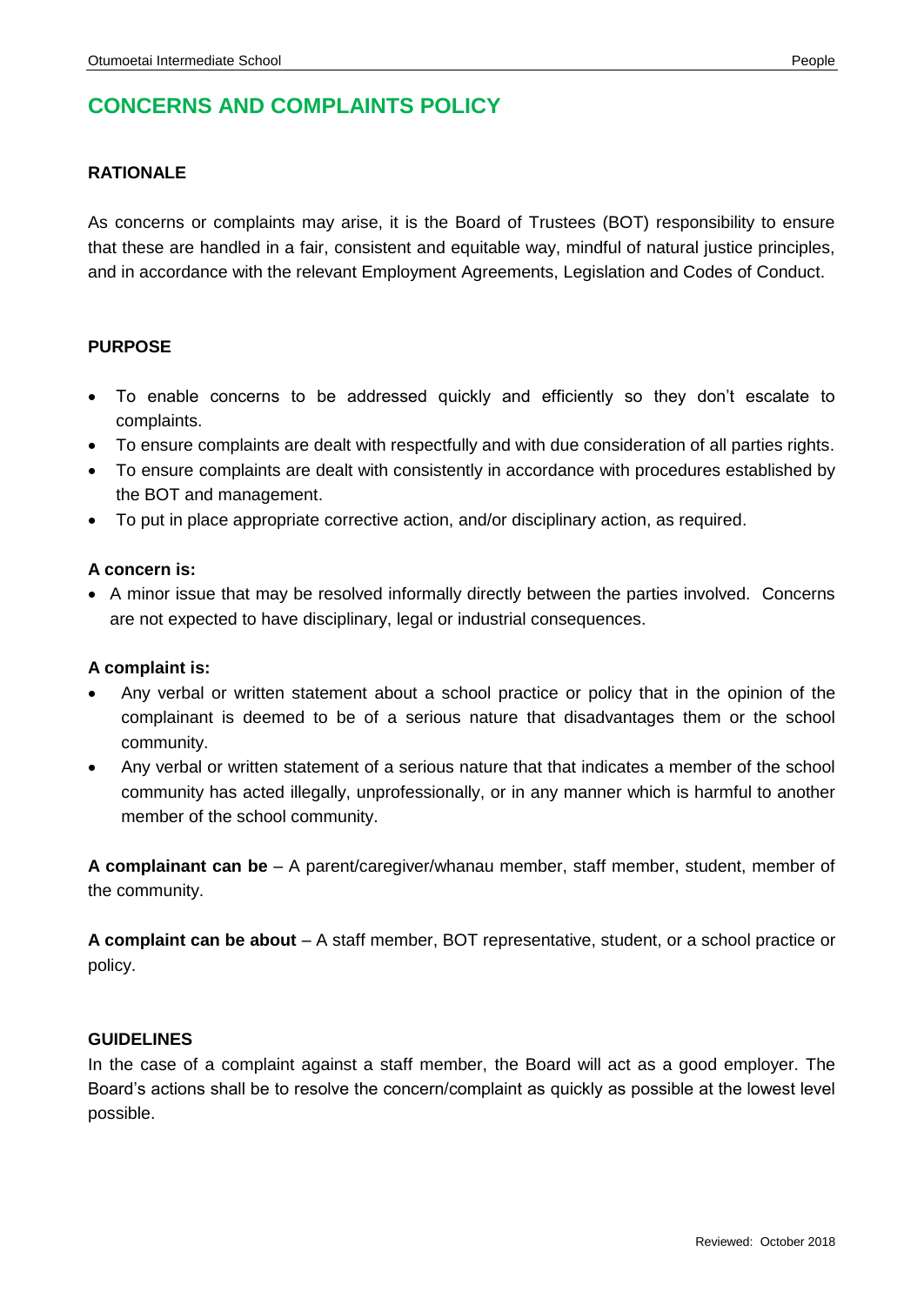In dealing with any concern or complaint the school will act in accordance with the relevant conditions of the current employment agreement(s) as well as all relevant legislation pertaining to the nature of the concern/complaint on the advice of the Board's legal advisers if necessary.

#### **Initial Steps – Common to Both Categories**

- 1. The Complainant will follow the process set out in Appendix 1
- 2. The person receiving the complaint (Recipient) must first determine whether the complaint is a concern (minor) or a complaint (serious). This will determine the process pathway for the complaint.
- 3. The person receiving the complaint will then determine whether the complaint involves individuals (staff, pupils or employees of the school) or school policies or systems to ensure the correct pathway is followed.
- 4. The complainant will be advised of the complaint category and told of the process pathway.
- 5. A Complaints File (of all serious complaints) will be kept by the Principal.

### **CONCERNS**

#### **Follow Appendix 1 and Appendix 2**

Where a concern is unable to be resolved through informal discussion, or the concern reoccurs, the issue should be referred to the BOT and Appendix 3 and Appendix 4 followed.

#### **COMPLAINTS**

All complaints will be referred to the Principal. The Principal will follow the complaints procedures and if of a serious nature inform the BOT Chairperson immediately. **Appendix 3 and Appendix 4 will be followed.**

In the case of a complaint against the Principal the complainant will be referred to the BOT Chairperson who will follow **Appendix 3 and Appendix 4.**

### **CONCLUSION**

Concerns and Complaints will be handled in a fair and orderly manner.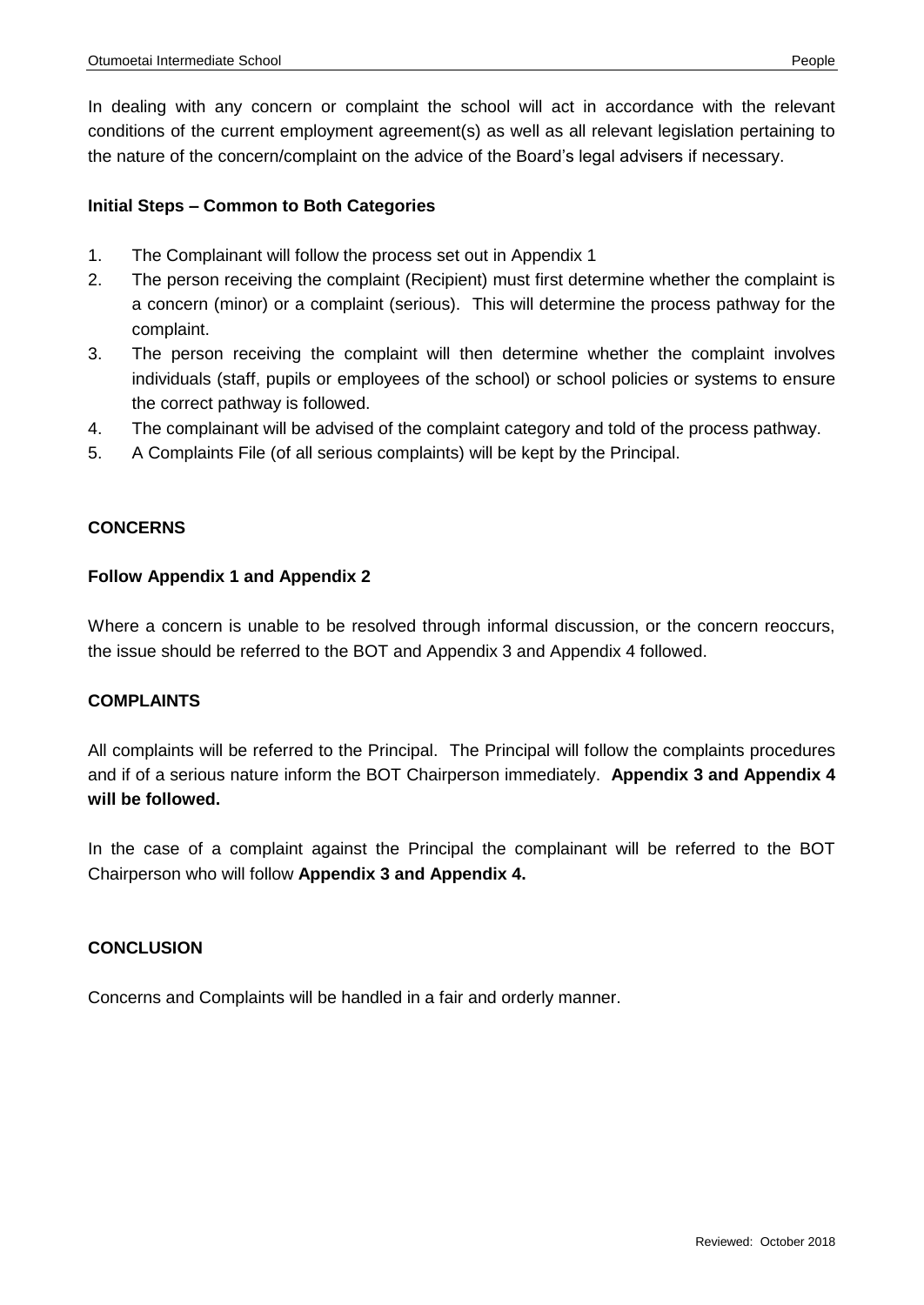

**Notes**

- 1. While minor issues may be able to be discussed in a quick informal chat with a staff member, the preferred option is to arrange a time to discuss the matter in order that both parties give the matter proper attention.
- 2. If the complaints procedure has not been followed the board will normally return any letter of complaint to the writer and ask that they follow the procedure first.
- 3. All parties to a complaint may bring a support person to any meeting where the issue is to be discussed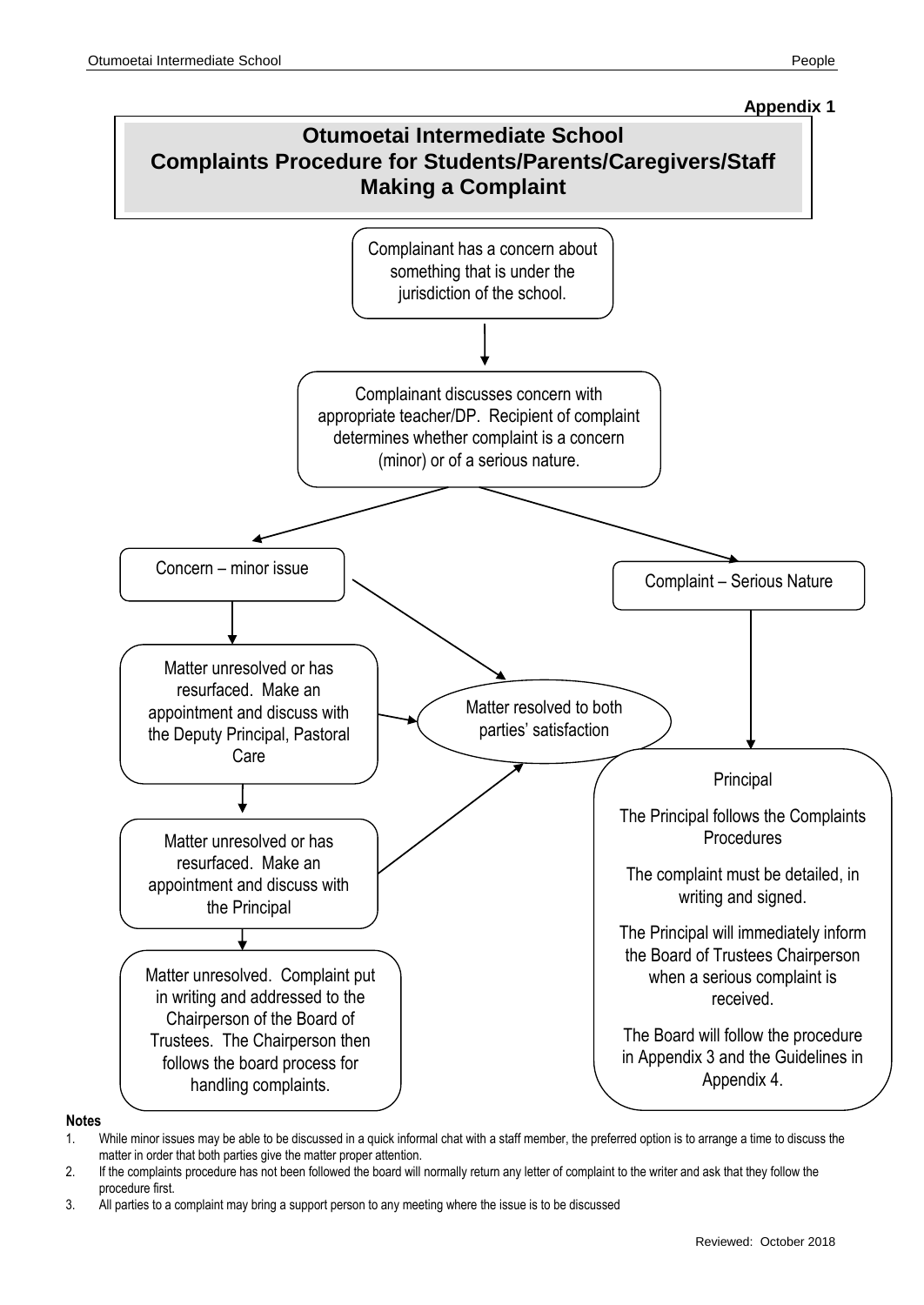### **Otumoetai Intermediate School Detailed Procedure (Internal) for Dealing with Complaints**

Teacher or Deputy Principal receives a written or verbal complaint

Teacher or DP asks if this is a:

- 1. Concern may be written or verbal but are not expected to have disciplinary, legal or industrial consequences.
- 2. Complaint may have disciplinary, legal, industrial consequences. These must be referred immediately to the Principal.

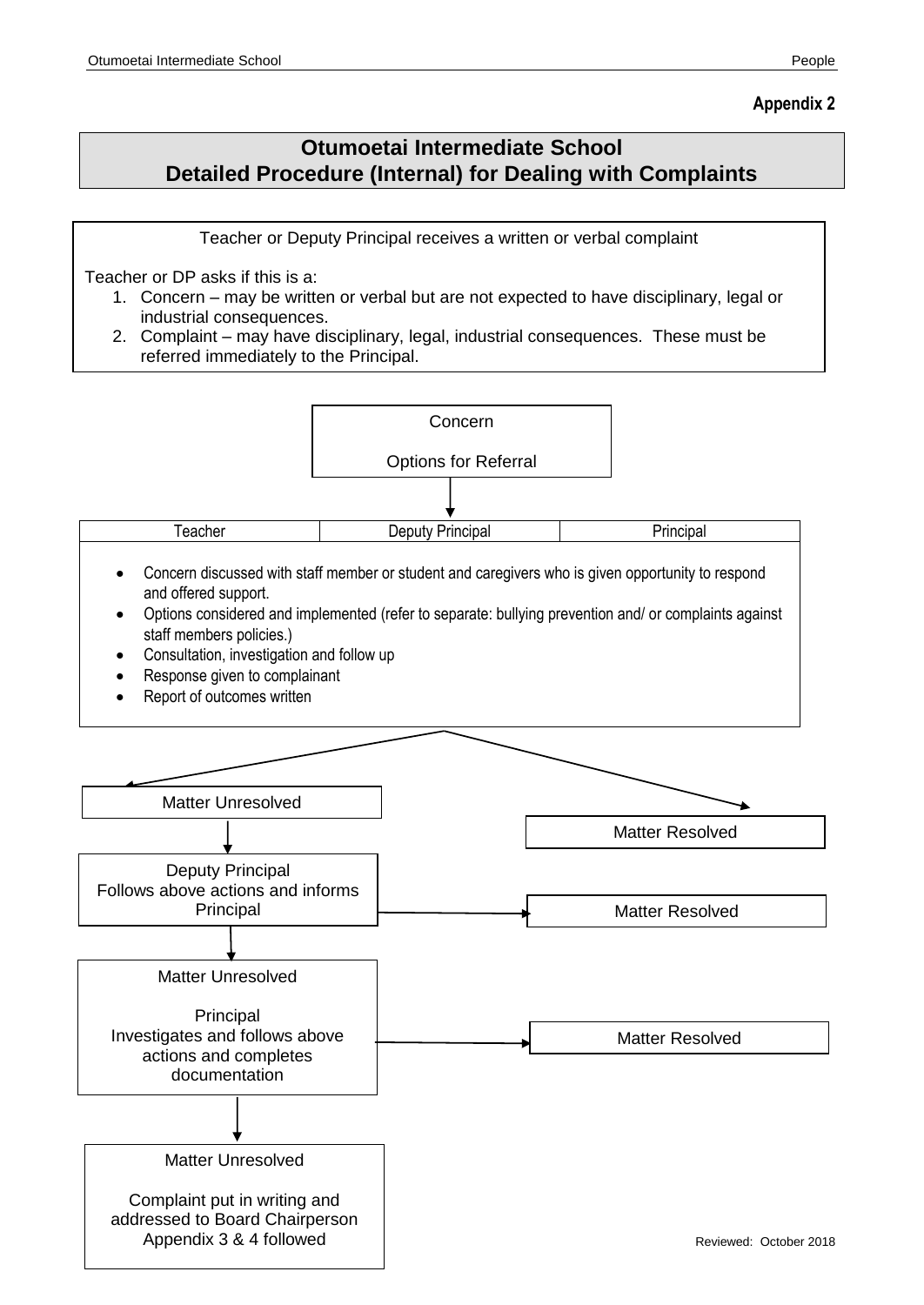#### **Appendix 3**

### **Otumoetai Intermediate School Complaints Procedure for Board of Trustees Receiving a Complaint**

Letter of complaint is acknowledged by the Chairperson and the complainant advised of the next steps in the board process. The letter becomes part of the correspondence that will be dealt with at the next board meeting while the public is excluded.

If the complaints procedure (for concerns) has not been followed the board will normally return any letter of complaint to the writer and ask that they follow the procedure first.

| Letter is tabled at board meeting (with the public excluded) and referred to relevant parties for reporting<br>back to the board. The Board decides the appropriate response pathway or directs it back to Appendix<br>1. They decide whether to deal with the matter as a whole or appoint a committee to investigate and<br>recommend to the board. |
|-------------------------------------------------------------------------------------------------------------------------------------------------------------------------------------------------------------------------------------------------------------------------------------------------------------------------------------------------------|
|                                                                                                                                                                                                                                                                                                                                                       |
| At the meeting of the board/committee the reports are received and the parties may be invited<br>to speak to their complaint or answer questions. The board/committee considers the evidence<br>and/or information and comes to a decision or recommendation.                                                                                         |
|                                                                                                                                                                                                                                                                                                                                                       |

Depending on the delegated powers of the committee either they or the board as a whole come to a resolution as to how the board will respond and/or what action will be taken.

The board's response is communicated to the parties to the complaint. This may be managed either publicly or confidentially depending on the case.

Any of the parties may request the board to reconsider their decision – however normally for such a reconsideration to take place new information that would have been relevant to the board's deliberations must be produced.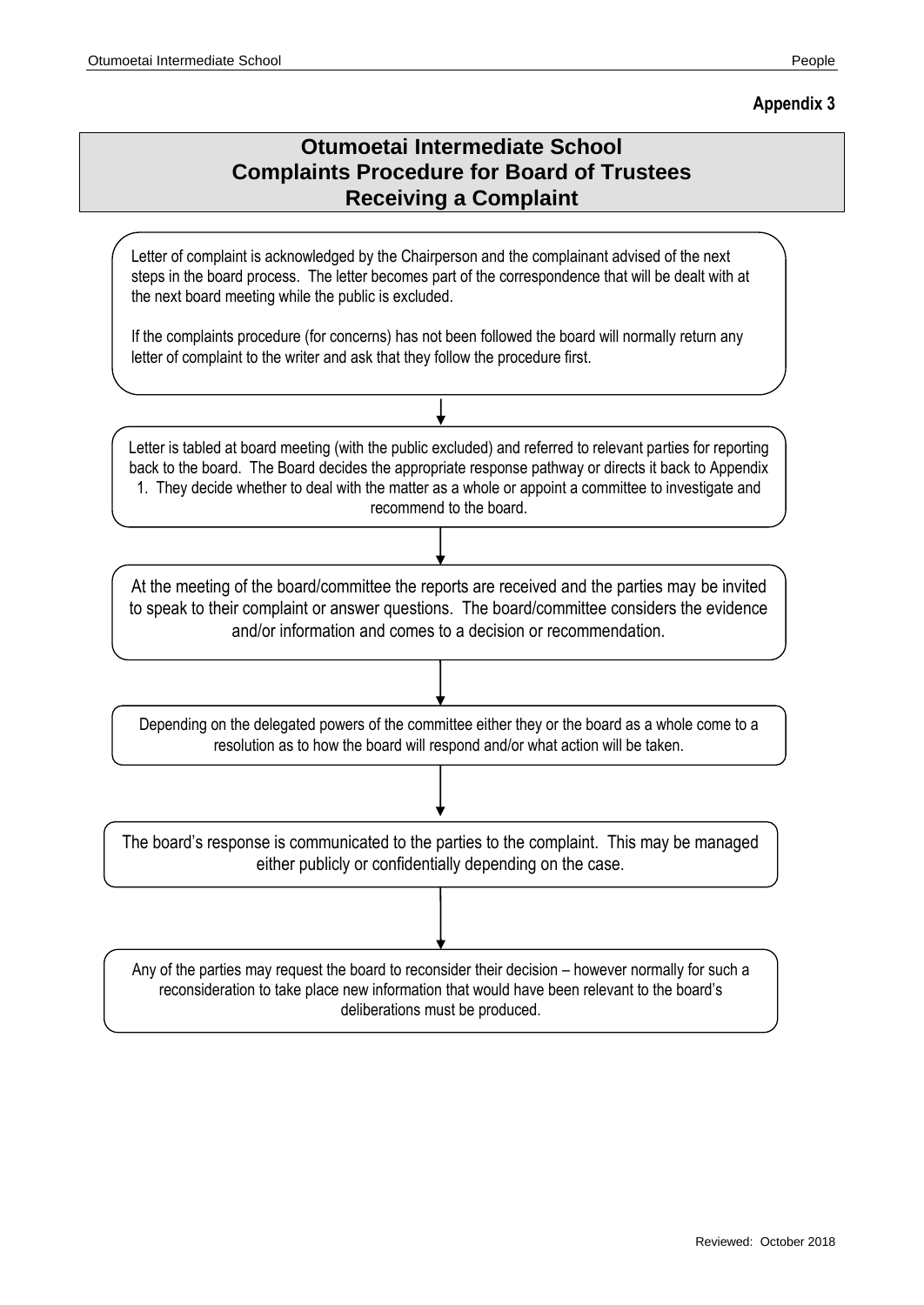### **Appendix 4**

## **Otumoetai Intermediate School Guidelines for Board of Trustees In Dealing with Serious Complaints**

- 1. Issues of a serious nature, e.g. allegations of physical abuse, gross, serious or sustained poor performance, dishonesty, verbal abuse, harassment, undermining Board policy, etc may require a special meeting of the board to be called.
- 2. All letters addressed to the chairperson of the board are for the whole board. The chairperson cannot decide independently as to what action will be taken unless delegated authority to do so by the board.
- 3. The board chair may request a report from the relevant parties involved, prior to the board meeting where the complaint is to be discussed. These reports however are confidential to the board for consideration at their meeting as per appendix 3 and not for other parties to the complaint.
- 4. If the complaint concerns the principal, then the board assumes responsibility for all communication with the complainant until the complaint has been dealt with. If the complaint concerns a staff member, then the board or the principal assume responsibility for all communication with the complainant.
- 5. Subject to agreement between the parties resolution or dismissal of the complaint will not occur before all the information is at hand.
- 6. Conflict of interest will be determined on a number of issues, including the relationship to anyone involved in the complaint.
- 7. The board must exercise caution when dealing with complaints regarding staff, particularly in relation to confidentiality and processes to ensure the principles of natural justice are met. It is advisable to contact the regional NZSTA personnel/industrial adviser in such cases. The board will need to consider the relevant staff disciplinary policies, employment agreements and expert advice from the NZSTA adviser.
- 8. In the case of complaints against staff the Board's insurance company should be informed of possible future actions.
- 9. The board recognises that not all complainants will be satisfied with the outcome of a complaint. After one reconsideration, if the board is confident of its decision, it will refuse to enter into further discussion/correspondence. In making such a decision the NZSTA helpdesk can assist by giving an objective assessment of a board's processes in dealing with the complaint.
- 10. A complaint regarding lack of compliance in relation to an agreed complaint resolution will be treated as a serious matter and actioned with urgency as a new complaint rather than as a reconsideration of the previous issue.
- 11. Trustees need to be clear in their mind of the difference between a complaint they have as a parent (i.e. regarding their own child) and a complaint they have as a trustee (e.g. obstruction of staff preventing them carrying out board work.) In the first instance they are required to follow the normal procedures and are excluded from decision making due to conflict of interest. The latter case is dealt with as an agenda item for the whole board (possibly with the public excluded.)